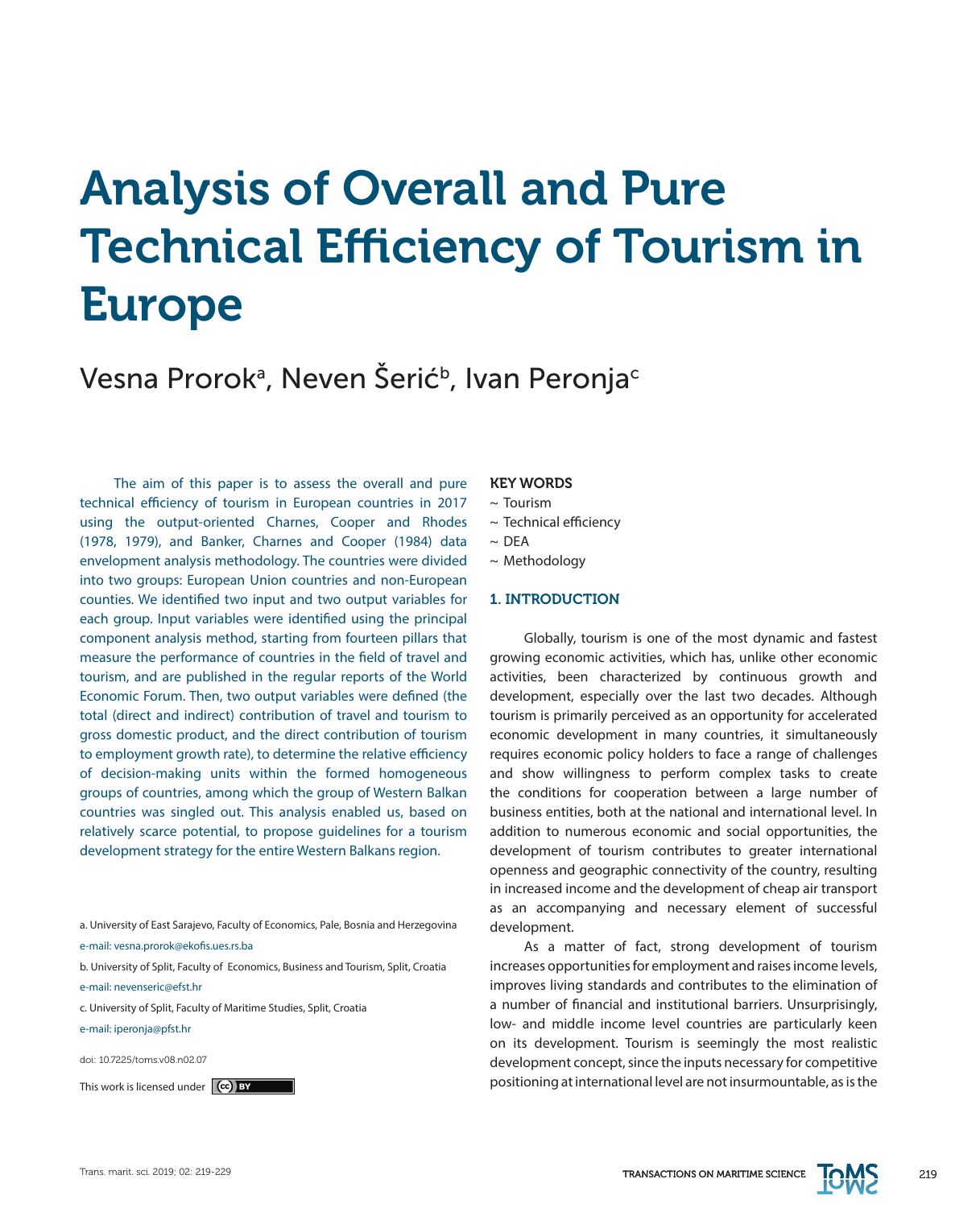case with technologically-intensive branches. Moreover, tourism is a labor-intensive branch of economy with high added value, its development undoubtedly opens new jobs and is characterized by growing employees' incomes, confirming that it is a branch that does not build its competitiveness on cheap labor.

If we analyze the tourism offer of a country or a region, it should be emphasized that it is most commonly based on natural and cultural-historical components that are most often present in underdeveloped and passive areas. Today, the competitiveness of such resources is largely dependent on innovative ideas and marketing strategies aimed at attracting more tourists in order to ensure a balanced and unified regional development (Jakšić-Stojanović and Šerić, 2018). From the point of view of demand, the prospects and the potential for expansion are relatively unlimited, giving even underdeveloped economies an opportunity to identify their potentials relying on pre-existing inputs and reap the benefits of tourism with minimum investment.

By definition, the efficiency of tourism industry is the extent to which a particular region exploits its tourism resources (Luo and Qian, 2017). Starting from the definition of tourism efficiency, the purpose of this research was to measure and analyze the relevance of efficiency of investment into tourism in European countries, with a particular focus on the Western Balkan countries. Our aim is to point out the problems and sources of inefficiency of tourism in Western Balkan countries and, accordingly, propose guidelines for a development strategy that will increase the relevance of tourism in these countries. Proposal guidelines will be based on an empirical study of best practices of various forms of year-round tourist offer at the global level. In line with innovative trends in tourism, the proposed efficiency improvement measures will be based on the development of certain specialized tourism products.

#### 2. LITERATURE OVERVIEW

Previous studies in this area mainly focused on the assessment of tourism efficiency of provinces, regions, countries or even groups of countries, and were carried out in order to define tourism development strategies which would provide guidelines for easier and more efficient placement of existing or new tourism services to potential tourists.

Botti, Peypoch, Robinot and Solonandrasana (2009) examined the tourism efficiency of 22 regions in France using the output-oriented data envelopment analysis (DEA) methodology. The analysis was based on the number of tourists as the output variable and on 6 input variables: number of hotels, camps, parks, monuments, museums and miles of available beaches. Technical efficiency was achieved in 10 regions, which can serve as examples of good practice and benchmarks for increasing efficiency in the remaining regions. Similar analysis was performed by Barros, Botti, Peypoch, Pobinot, Solonandrasan

and Assaf (2011). The analysis also included 22 French regions in the period 2003- 2007 and was based on the application of the two-stage DEA method. In the first stage, efficiency coefficients for each region were estimated based on two input variables (accommodation capacities and number of tourist arrivals) and one output variable (number of overnight stays). In the second phase, using regression analysis with the inclusion of variables representing tourist attractions (monuments, museums, parks, beaches, ski resorts and natural parks), the authors came to the conclusion that the efficiency is most dependent on sea exit and coast tidiness. The proposed development strategy for regions which do not meet these requirements is to increase the number of theme parks, monuments, ski resorts and nature parks. The authors believe that the expansion of the tourist offer and the number of tourist attractions increase the efficiency of the least developed tourist regions. Encouraged by the importance of tourism for a country's economy and the growth of tourism market competitiveness due to the transition from mass tourism to the specific needs of tourists, Cracolici, Nijkamp and Rietveld (2008) analyzed the technical efficiency of destinations from 103 regions in Italy in 2001. Competitiveness in terms of technical efficiency was examined by using the parametric stochastic frontier analysis (SFA) and the nonparametric DEA method. The SFA method showed variability in terms of effectiveness across the region, indicating that regions with artistic and cultural attractions were better rated than mountainous or coastal regions. Some lower efficiency scores were obtained by using the DEA method, due to the insufficient homogeneity of observed regions. Gucci and Rizzo (2013) applied two-stage DEA method to establish the extent to which UNESCO nominations determined the efficiency of tourist destinations and the flow of tourist travels in Italian regions in 1995-2010. The results showed that although UNESCO nominations had a negative short-term impact on the efficiency of tourist destinations, their long-term impact was not statistically significant. This is because tourists value cultural content and natural attractions when choosing a destination, which UNESCO-nominated destinations mostly miss. In order for UNESCO nominations to have a positive impact on efficiency, it is essential that such sites are made accessible to tourists, secured with material and immaterial infrastructure and enriched with cultural events. Encouraged by such analyses, many authors have tried to evaluate the tourism efficiency of the less developed European countries in order to develop a strategy for increasing their competitiveness, and thus the exploitation of both natural and cultural-historical components that are frequently found in underdeveloped areas. One such study was conducted by Tom (2014), who examined the efficiency of 8 regions in Romania in 2012, using the input-oriented DEA method with 4 input and 5 output variables. The analysis examined the efficiency of 5 regions. One region was technically inefficient due to the supply of tourist capacities surpassing demand, while 2 were inefficient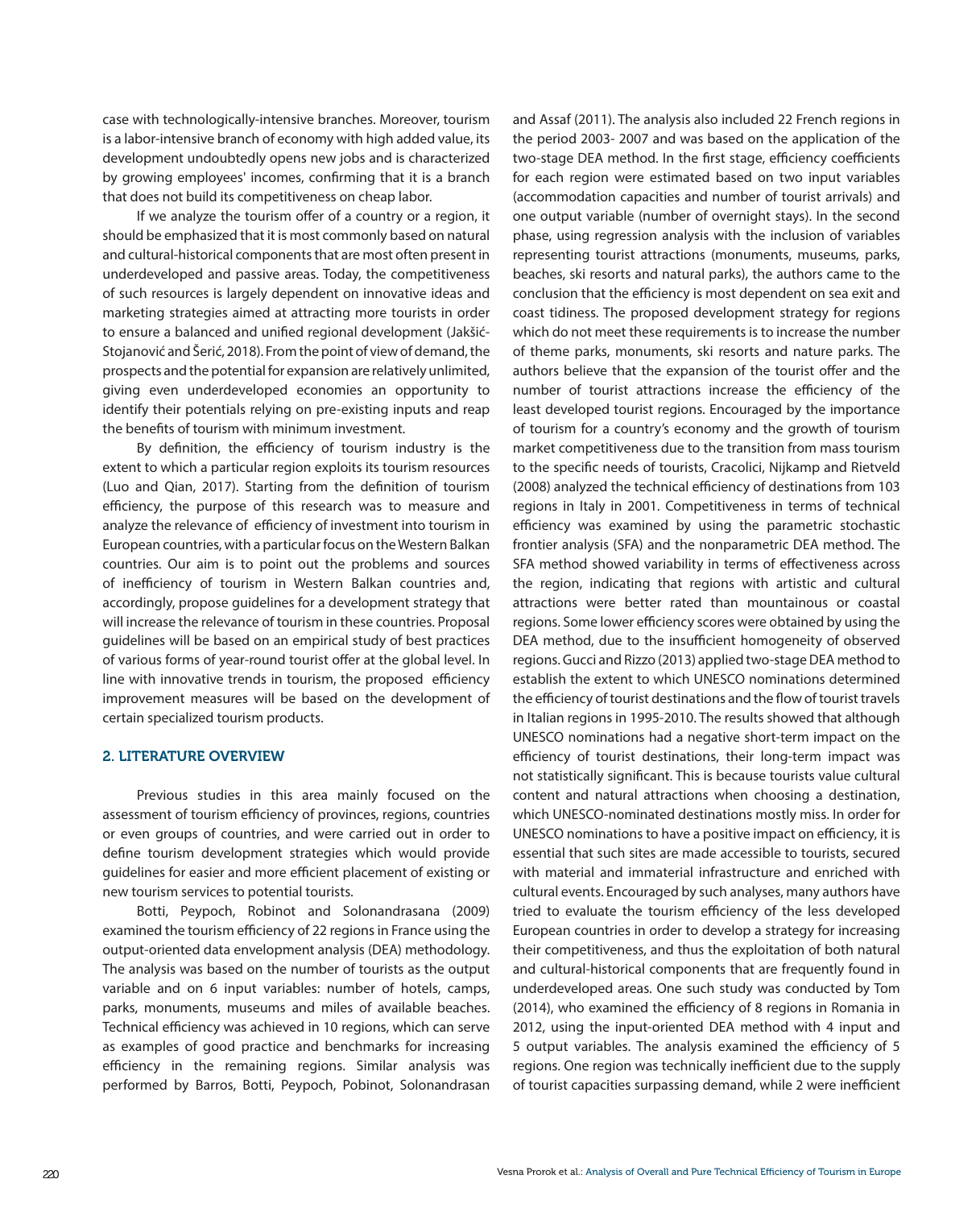because the tourist demand for accommodation facilities grew faster than supply. In the Asian market similar analysis was performed by Bi, Lou and Liang (2014). The analysis evaluated the efficiency of 31 provinces in China through two stages defined as the capacity building stage and the benefit creating stage. In the first stage there were 19, and in the second 22 efficient provinces, but according to the overall estimate, only 6 provinces had efficiency scores equal to one (Beijing, Inner Mongolia, Shanghai, Henan, Qinghai and Ningxai), while the worst-rated province was Hebei with an efficiency score of 0.3890.

Of the studies that included a group of countries from one or more regions, we will mention only those analyzing the efficiency of European countries, given that such analyses are the closest to the research that will be carried out in this paper. Cvetkoska and Barišić (2014) measured the efficiency of 15 European countries (Austria, Bosnia and Herzegovina, Bulgaria, Croatia, Cyprus, Czech Republic, France, Greece, Italy, Macedonia, Montenegro, Portugal, Serbia, Slovenia and Spain) in 2004-2013 using Window-DEA analysis method. By selecting two input and two output variables, with the formation of 6 windows covering 5-year periods, the highest efficiency scores were achieved in 2004, and the lowest in 2011. According to results, no country achieved full efficiency in all years and in all windows, but 10 out of 15 countries had an efficiency coefficient of over 0.95. Montenegro was identified as the country with the lowest efficiency, while four countries with the highest scores were: Italy, Cyprus, France and Spain. Kosmaczewska (2014) analyzed 27 EU member countries in 2007-2009. The results have shown that wealthier countries have achieved a higher level of technical efficiency, while developing countries have reached a higher level of scale efficiency. This can be explained, inter alia, by the fact that tourism development largely depends on investments, which are more easily available in wealthier countries. However, opportunities for efficiency improvement in wealthier countries are ever decreasing, given that the tourist services that these countries offer are already at an extremely high level of development. At the moment, this does not leave much room for investors, who have been increasingly turning to developing countries in search of opportunities to increase their capital. Developing countries or groups of developing countries which constitute one region, first of all, should recognize their competitive advantages over other countries and accordingly develop strategies that will attract investors and potential tourists. In a comprehensive list of research results, it is interesting to note the study of authors Martín, Mendoza and Román (2015), who have created a unique competitiveness index at the global level and ranked 139 countries using the DEA method, by analyzing their geographic position and national income. Describing the differences in the characteristics of the best and worst-rated countries, and their geographic areas, this paper has made a significant contribution to the mapping of profiles that in the near future can be used by economic policy-makers to form strategies that will maximize their use and increase their tourism potential.

All efforts in literature so far enable future authors to use the DEA method in their research to a greater extent, which will, in combination with other parametric and nonparametric methods, provide relevant assessments of tourism efficiency (Šerić and Ljubica, 2018). This study as well will focus on the evaluation of efficiency of tourism in European countries, based on which the Western Balkan countries will be positioned in terms of efficiency, with the aim of proposing guidelines for a tourism strategy oriented on the expansion of the tourist offer through innovative forms of tourism and the development of specialized tourist products (Jakšić-Stojanović and Šerić, 2018).

# 3. METHODOLOGY

#### 3.1. Charnes, Cooper and Rhodes (CCR) DEA Model

The non-parametric DEA method was proposed by Charnes, Cooper and Rhodes (1978), to define the relative measure of efficiency of the decision-making units when a large number of output and input variables are present. The relative measure of efficiency using the DEA method is determined by the ratio of weighted output values and weighted input values for each individual observed unit. The observed units are compared with each other by the formation of a linear programming model. The efficiency frontier is composed of observed units with the best business practices, while the efficiency of all other units is determined on the basis of the distance from the defined efficiency frontier. Units at the frontier are considered relatively efficient, while those out of the frontier are relatively inefficient. A set of efficient units is viewed as a reference point for proposing improvements to relatively inefficient units (Prorok and Bošnjak, 2018).

Suppose we have  $_{\textsf{n}}$  decision-making units (DMUs) and that each of the units  $DMU_i$ ,  $(j = 2, ..., n)$  produces *s* outputs of the same type and of different values,  $y_i$   $(r = 1, 2, ..., s)$ , using different *m* input values of the same type,  $x_{ij}$  (*i*= 1, 2,...,*m*).

The CCR model is designed to obtain for each *k-* the decision-making unit *DMU<sub>k</sub>* ( k= 1, 2,..., n) the optimization task of the relationship between the virtual output and the virtual input, in order to determine the weight coefficients for the output and input variables to which the value of the relationship will be maximized:

$$
(max) h_{k} = \frac{\sum_{r=1}^{s} u_{r} y_{rk}}{\sum_{i=1}^{m} v_{i} x_{ik}}
$$
 (1)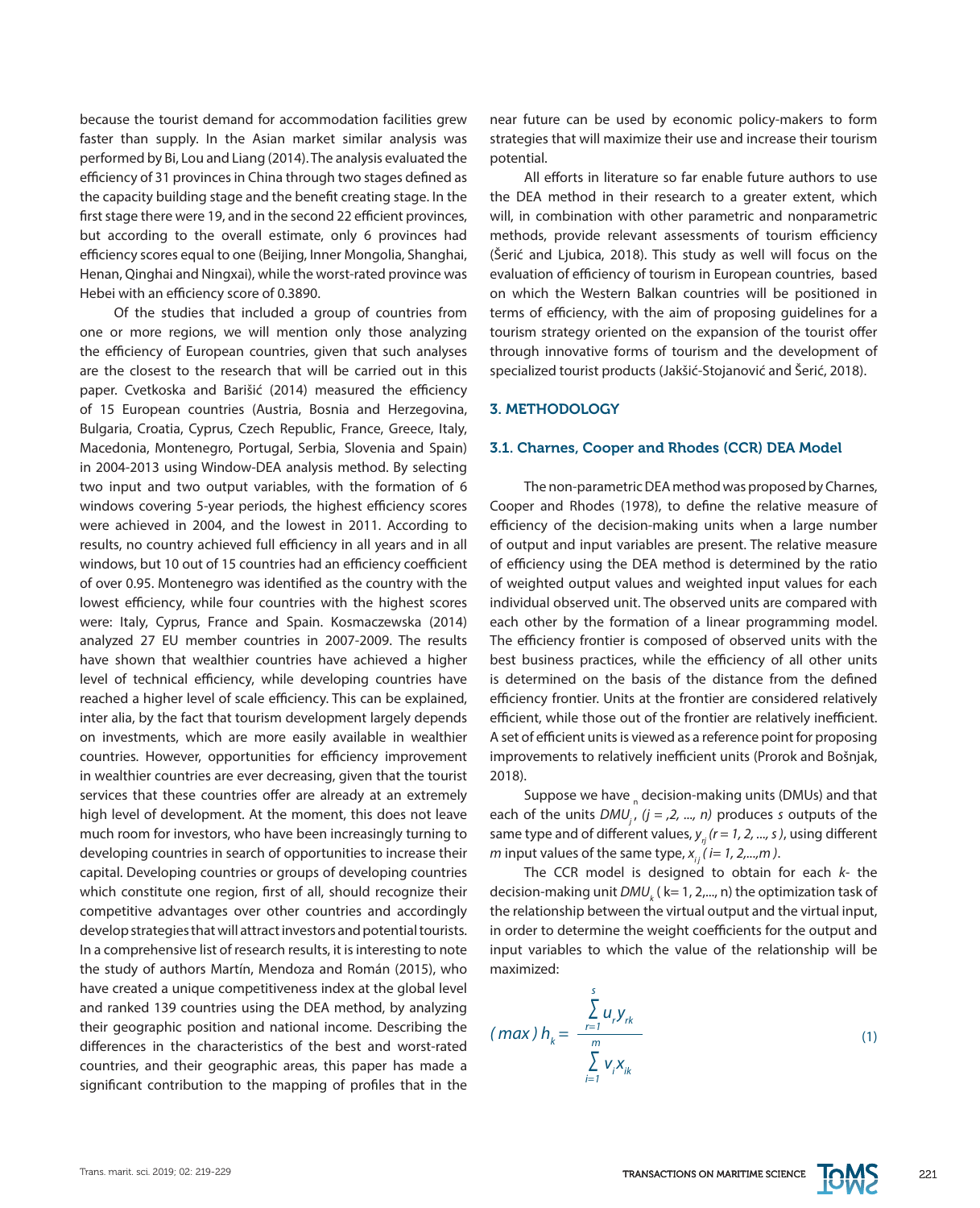with the following constraints:

$$
\frac{\sum_{r=1}^{s} u_r y_{rj}}{\sum_{i=1}^{m} v_i x_{ij}} \le 1, \ \ j = 1, 2, ..., n
$$
\n(2)

$$
u_r \ge 0, \quad r = 1, 2, ..., s
$$
 (3)

$$
v_i \ge 0, \quad i = 1, 2, ..., m
$$
 (4)

where:  $h_{\scriptscriptstyle{k}}$  - the relative efficiency of the *k*-th decision-making unit; *n* - the number of decision-making units; *m* - the number of inputs; *s* - the number of outputs;  $v_{i}$  - weight coefficients for input *i*; *u<sub>,</sub>* - weight coefficient for output *r* ; *x<sub>ij</sub>* - the amount of input *i* for the *j*-th decision-making unit, (DMU<sub>i</sub>);  $y_i$ -the amount of output *r* for the *j*-th decision-making unit, (*DMU*<sub>j</sub>).

### 3.2. Banker, Charnes and Cooper (BCC) DEA Model

The presented CCR model assumes that the observed units achieve constant returns to scale, i.e. the increase in the value of the engaged inputs by a certain percentage results in the same or approximately the same percentage of output increase. For this reason, the efficiency frontier formed on the basis of the CCR model has the shape of a convex cone.

All observed units positioned at the frontier of efficiency are considered to have full overall technical efficiency that includes both pure technical efficiency and the efficiency of scale. Baker, Charnes and Cooper (BCC) proposed the measurement of pure efficiency by extended basic CCR DEA model in 1984.

BCC model provides an assessment of pure efficiency, excluding the effect of the business scale by comparing the observed units exclusively to other units of similar size.

The mathematical formulation of the BCC model, unlike the CCR model represented by the expressions (3.1)-(3.4), includes an additional variable *u\**. The decision on whether the additional variable will be included in the numerator or the denominator depends on whether the general form of the BCC model is transformed into a linear programming model with output or input orientation. The purpose of introduction of an additional variable is to set up a constraint on returns to scale and to ensure the formation of the reference set on the basis of a convex combination of decision-making units (Prorok and Bošnjak, 2018).

The general formulation of the BCC model is given by:

$$
(max) h_k = \frac{\sum_{r=1}^{s} u_r y_{rk} - u^*}{\sum_{i=1}^{m} v_i x_{ik}}
$$
 (5)

With the following constraints:

$$
\frac{\sum_{r=1}^{s} u_r y_{rj} - u^*}{\sum_{i=1}^{m} v_i x_{ij}} \le 1, \quad j = 1, 2, ..., n
$$
 (6)

$$
u_r \ge \varepsilon, \quad r = 1, 2, \dots, s \tag{7}
$$

$$
V_i \ge \varepsilon, \quad i = 1, 2, \dots, m \tag{8}
$$

#### 3.3. Window DEA Analysis

Window DEA analysis is a specific form of the DEA method that allows the changes in the efficiency of the observed units to be observed over a given period of time. The method involves defining windows covering multiple time frames, where each observed unit is treated as a separate observed unit at different times. This allows the comparison of the efficiency of not only one unit over time, but also its comparison with other units that are covered by the defined window.

The Window DEA analysis allows us to increase the number of observed decision-making units and to include the time dimension of the data by analysis. However, the main disadvantage of this method is that, by moving windows, certain time units are tested several times, while time frames corresponding to the first and last periods are tested only once, because they are only covered by the first and last window, respectively.

The Window DEA analysis will be used in this paper to test the overall and pure technical efficiency of insurance companies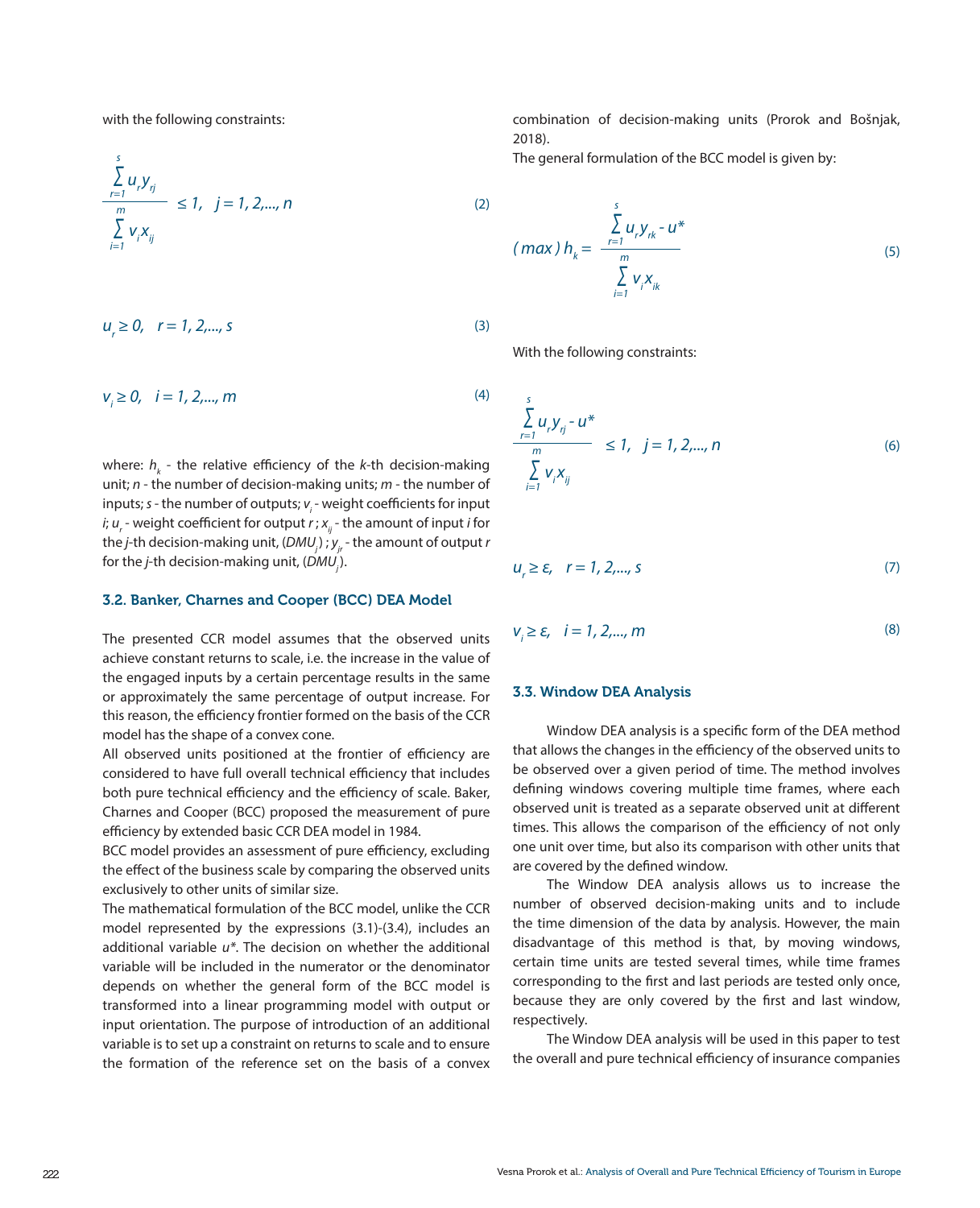in Bosnia and Herzegovina and rank the most efficient decisionmaking units based on average efficiency estimates, both through windows and time periods. (Prorok and Bošnjak, 2018)

# 4. IDENTIFICATION OF INPUT AND OUTPUT VARIABLES FOR THE EVALUATION OF EFFICIENCY OF TOURISM IN EUROPEAN COUNTRIES

## 4.1. Identification of Input Variables

Although the DEA method is an excellent optimization technique for the assessment of tourism efficiency, certain limitations still exist. Limitations occur when the number of input and output variables is relatively high compared to the number of observed units. One of the ways to overcome this limitation might be to introduce only those variables (inputs and outputs) in the model which are the basic components of the production process. In this way, not only are the outcomes of the DEA method not affected, but it becomes even more effective.

In our evaluation of tourism efficiency in European countries, we tried to eliminate the shortcomings of the DEA by dividing countries into relatively homogeneous groups, depending on the resemblance of their available tourist resources, and adjusting the number of the defined input and output variables to the number of observed units. Key input variables were identified using the principal component analysis method, starting with the 14 pillars for the measurement of the performance of countries in the field of travel and tourism, which are published in the regular reports of the World Economic Forum (WEF).

In the 2013 report, the pillars were divided into three categories: Travel & Tourism (T&T) regulatory framework, T&T business environment and infrastructure, and T&T human cultural, and natural resources. However, as of 2015, the pillars have been divided into four categories: Enabling Environment, T&T Policy and Enabling Conditions, Infrastructure, and Natural and Cultural Resources. The index of travel and tourism competitiveness is formed on the basis of the aforementioned categories and measures the performance of countries in the field of travel and tourism.

Given that first the countries and then tourist regions differ by the degree of tourism competitiveness achieved, it can be assumed that not all factors will have the same impact on the tourist performance of these countries. Therefore, the aim was to identify the main components that contributed to the competitiveness of tourism in European countries in 2017. We divided the countries into two groups: the EU member countries (28 countries) and countries outside the European Union (14 countries).

Two principal components were identified in both groups. In EU member countries, we noted that all variables with the highest factor load, which make up the first component, had positive signs, namely: *1) Business Environment, 2) Human resources and labor market, 3) Information and communication technology (ICT) Readiness, 4) International openness, 5) Environmental Sustainability, 6) Ground and port infrastructure*; while the second component consists of variables: *1) Prioritization travel and tourism, 2) Price competitiveness, 4) Air transport infrastructure, 5) Tourist service infrastructure, 6) Natural resources, 7) Cultural resources and business travel*, of which only the Price competitiveness variable had negative, while other variables had positive factor load. This suggests that if a given country is rated positively as a tourist destination for one attribute within the component that it determines, it will probably be highly rated by other attributes with the same sign within that component. On the other hand, countries that have highly rated attributes with a positive sign are likely to have some poorly rated attributes with a negative sign. Specifically, in our case, countries from the EU 28, belonging to a group in which tourism is dependent on the second component, are likely to have poor ratings in terms of price competitiveness, if they have highly rated other variables that are mainly related to air transport, tourist infrastructure, and natural and cultural resources.

A similar structure of components was also noted in non-EU countries. The first component consists of the following group of variables: *1) Business Environment, 2) Safety and security, 3) Human resources and labor market, 4) ICT Readiness, 5) Prioritization travel and tourism, 6) International openness, 7) Price competitiveness, 8) Environmental Sustainability, 9) Ground and port infrastructure; 10) Tourist service infrastructure*; while the second component consists of three variables, namely: *1) Air transport infrastructure, 2) Natural resources, 3) Cultural resources and business travel*.

The identified main components were used as input variables in the assessment of tourism efficiency.

Having identified the main components, we conducted cluster analysis to group the countries into appropriate clusters according to the similarity of the tourism resources available to them. Hierarchical cluster analysis and k-means cluster analysis were used to determine the number of clusters and place the countries into the corresponding cluster. The analysis classified EU member states into 4 groups, and non-EU countries into three groups. Based on the ANOVA analysis, we confirmed that the clusters thus formed, within both observed groups of countries, were statistically significant.

The following table presents the results of cluster analysis, and defines positively and negatively profiled components for each cluster individually.

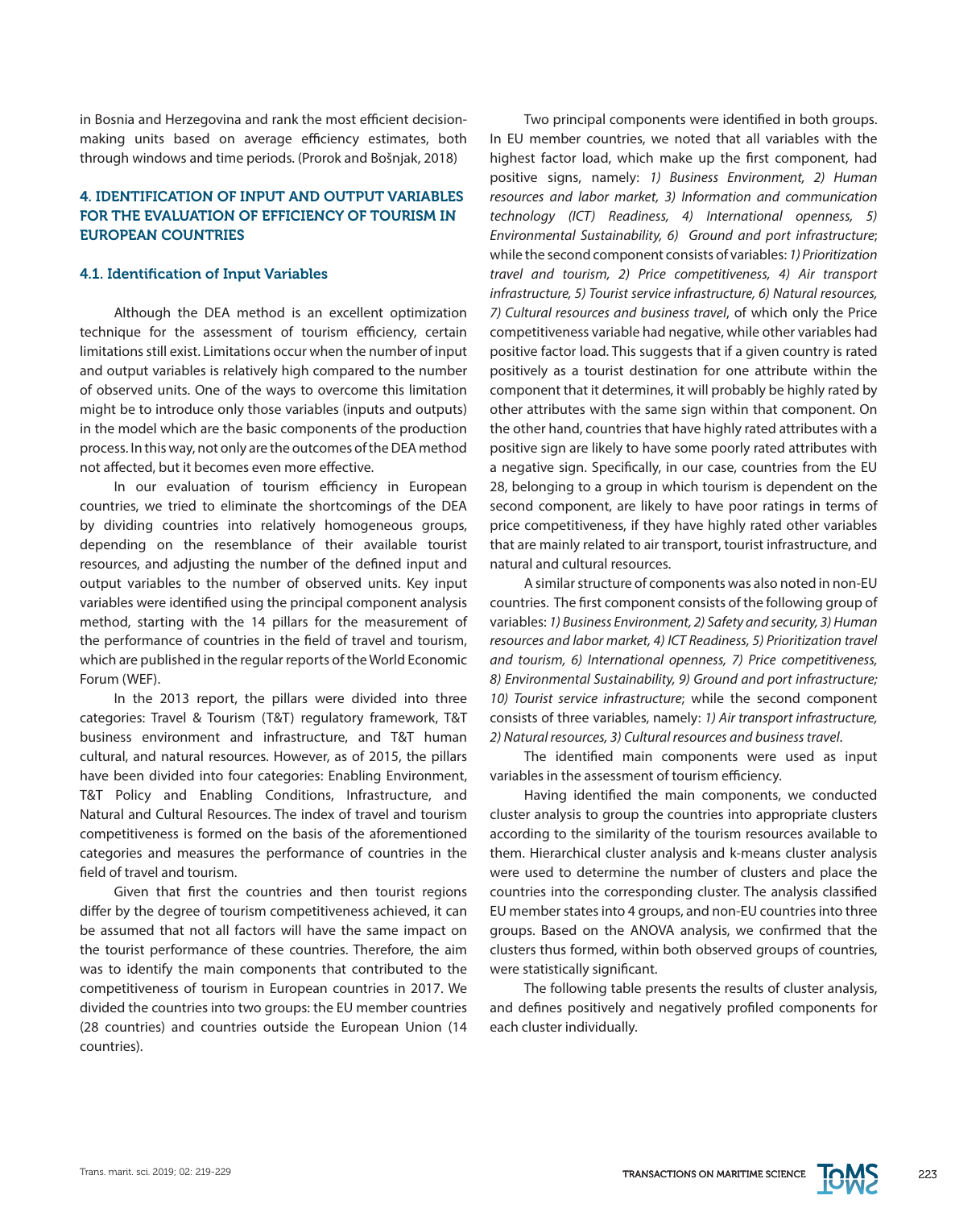# Table 1.

Countries grouped by clusters – for EU and non-EU countries. Source: Prorok et al. (2017).

| <b>Clusters for EU countries</b>                      |                                                                                     |                                                               |                                                                                                                                                                             |                                          | <b>Clusters for non-EU countries</b> |                               |                                                                                                                                                                             |
|-------------------------------------------------------|-------------------------------------------------------------------------------------|---------------------------------------------------------------|-----------------------------------------------------------------------------------------------------------------------------------------------------------------------------|------------------------------------------|--------------------------------------|-------------------------------|-----------------------------------------------------------------------------------------------------------------------------------------------------------------------------|
| C <sub>1</sub>                                        | C <sub>2</sub>                                                                      | C <sub>3</sub>                                                | C <sub>4</sub>                                                                                                                                                              |                                          | C <sub>1</sub>                       | C <sub>2</sub>                | C <sub>3</sub>                                                                                                                                                              |
| Austria,<br>Germany,<br>United<br>Kingdom,<br>Ireland | France,<br>Italy,<br>Greece,<br>Portugal,<br>Spain,<br>Cyprus,<br>Malta,<br>Croatia | Luxembourg,<br>Netherlands,<br>Denmark,<br>Finland,<br>Sweden | Belgium,<br>Czech Republic,<br>Estonia,<br>Hungary,<br>Latvia,<br>Lithuania,<br>Poland,<br>Slovakia,<br>Slovenia.<br>Bulgaria,<br>Romania                                   |                                          | Switzerland,<br>Norway,<br>Iceland   | Turkey,<br>Ukraine,<br>Russia | Serbia,<br>Bosnia and<br>Herzegovina,<br>Macedonia,<br>Albania,<br>Montenegro,<br>Moldova,<br>Georgia,<br>Armenia                                                           |
| PC <sub>1</sub>                                       | PC <sub>2</sub> and<br>PC <sub>1</sub>                                              | PC <sub>2</sub>                                               | Countries where<br>both defined<br>components<br>are negatively<br>profiled and do<br>not currently<br>contribute to<br>the tourism<br>competitiveness<br>of the countries. | Similar to<br>the profile<br>defined by: | PC1 and PC2                          | PC <sub>2</sub>               | Countries where<br>both defined<br>components<br>are negatively<br>profiled and do<br>not currently<br>contribute to<br>the tourism<br>competitiveness<br>of the countries. |
| PC <sub>2</sub>                                       |                                                                                     | PC <sub>1</sub>                                               |                                                                                                                                                                             | Unlike the<br>profile<br>defined by:     |                                      | PC <sub>1</sub>               |                                                                                                                                                                             |

# 4.2. Output Variable Identification

The development of tourism as an economic branch has a strong influence on both economic and non-economic aspects of development. The economic functions of tourism are reflected in its direct influence on: social product and national income, development of underdeveloped areas, balance of payments and employment; while its indirect influence is visible in the increased development of production of materials (industry, construction, agriculture) fueling the tourism industry. The non-economic or social aspects of tourism development relate primarily to the following functions: health, entertainment, cultural, social and political. The non-economic or social aspects of tourism development relate primarily to the following functions: health, entertainment, cultural, social and political. These functions stand out as crucial for the development of a country's tourism, and their neglect would undermine the practicality of treating tourism as a development option.

Given that this paper deals with the efficiency of tourism from an economic standpoint, our analysis focuses on economically measurable indicators of total (direct and indirect) contribution of travel and tourism to GDP and on the contribution of travel and tourism to employment. The two variables mentioned above will be used as output variables when evaluating tourism efficiency using the DEA method.

The World Travel and Tourism Council continually publishes data on total tourism contributions to GDP, which is methodologically consistent with the UNWTO (TSA RMF 2008) recommendation, and corresponds to GDP calculation in national accounts (Đuranović and Radunović, 2011).This aggregate is also an indicator of the shift of social products from economically developed to economically less developed countries. In this way, a more uniform development of the world's power is achieved.

In addition to its contribution to GDP, it is important to look at the impact of tourism on employment, i.e. opening of new jobs. The largest number of jobs is created in the hotel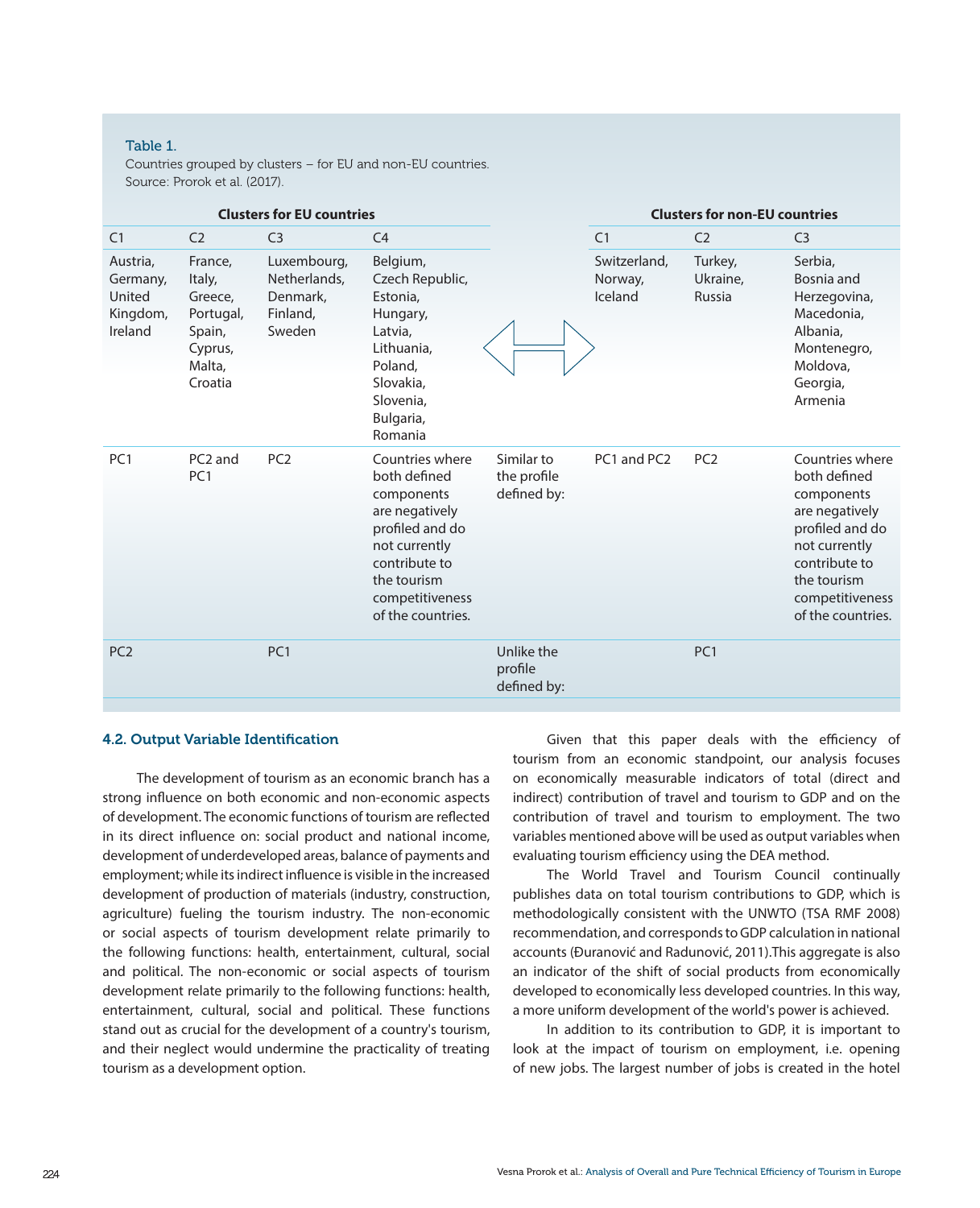and restaurant sector, as well as in other supporting activities. It should also be emphasized that tourism has been opening jobs for staff of different degrees of expertise and education for years. This trend continues, with growing demand for highly flexible staff, possessing adequate competencies and capabilities to meet future tourism needs. Also, the World Economic Forum regularly publishes data on the contribution of tourism to total employment, reflecting the actual state of affairs.

# 5. EVALUATION OF EFFICIENCY OF TOURISM IN EUROPEAN COUNTRIES

The overall and pure technical efficiency of tourism in European countries was assessed by using the output-oriented CCR and BCC model. Two groups of countries were observed. The first group consists of 28 EU member states, while the other group consists of 14 countries outside the European Union, including

#### Table 2a.

Evaluation of overall and pure technical efficiency of EU countries in 2017, using output-oriented CCR and BCC DEA models. Source: Authors' calculations.

| <b>Country (DMU)</b> | <b>CCR</b> efficiency score | Rank           | <b>BCC efficiency score</b> | Rank         |
|----------------------|-----------------------------|----------------|-----------------------------|--------------|
| Cyprus               | $\mathbf{1}$                | $\mathbf{1}$   | $\mathbf{1}$                | $\mathbf{1}$ |
| Malta                | $\mathbf{1}$                | $\mathbf{1}$   | $\mathbf{1}$                | $\mathbf{1}$ |
| <b>Bulgaria</b>      | $\mathbf{1}$                | $\mathbf{1}$   | $\mathbf{1}$                | $\mathbf{1}$ |
| Portugal             | 0.9911                      | $\overline{4}$ | $\mathbf{1}$                | $\mathbf{1}$ |
| Croatia              | 0.9225                      | 5              | $\mathbf{1}$                | $\mathbf{1}$ |
| Greece               | 0.7269                      | 6              | $\mathbf{1}$                | $\mathbf{1}$ |
| Estonia              | 0.6906                      | $\overline{7}$ | $\mathbf{1}$                | $\mathbf{1}$ |
| Ireland              | 0.6901                      | 8              | $\mathbf{1}$                | $\mathbf{1}$ |
| Poland               | 0.6761                      | 9              | $\mathbf{1}$                | $\mathbf{1}$ |
| Sweden               | 0.6116                      | 10             | $\mathbf{1}$                | $\mathbf{1}$ |
| Spain                | 0.5804                      | 11             | $\mathbf{1}$                | $\mathbf{1}$ |
| Romania              | 0.5493                      | 12             | $\mathbf{1}$                | $\mathbf{1}$ |
| Slovenia             | 0.5336                      | 13             | 1                           | $\mathbf{1}$ |
| Netherlands          | 0.507                       | 14             | 1                           | $\mathbf{1}$ |
| Italy                | 0.4797                      | 15             | 1                           | $\mathbf{1}$ |
| Latvia               | 0.4126                      | 16             | $\mathbf{1}$                | $\mathbf{1}$ |
| Czech Republic       | 0.389                       | 17             | 1                           | $\mathbf{1}$ |
| Finland              | 0.3722                      | 18             | $\mathbf{1}$                | $\mathbf{1}$ |
| Hungary              | 0.3587                      | 19             | $\mathbf{1}$                | $\mathbf{1}$ |
| Denmark              | 0.3453                      | 20             | $\mathbf{1}$                | $\mathbf{1}$ |
| Slovakia             | 0.3421                      | 21             | $\mathbf{1}$                | $\mathbf{1}$ |
| Luxembourg           | 0.2756                      | 22             | $\mathbf{1}$                | $\mathbf{1}$ |
| Belgium              | 0.2511                      | 23             | $\mathbf{1}$                | $\mathbf{1}$ |
| Lithuania            | 0.2197                      | 24             | $\mathbf{1}$                | $\mathbf{1}$ |
| Austria              | $\mathbf 0$                 | 25             | 0.0001                      | 25           |
| France               | $\mathbf 0$                 | 25             | 0                           | 26           |
| Germany              | $\mathsf{O}\xspace$         | 25             | $\pmb{0}$                   | 26           |
| <b>UK</b>            | $\mathbf 0$                 | 25             | $\mathbf 0$                 | 26           |
|                      |                             |                |                             |              |

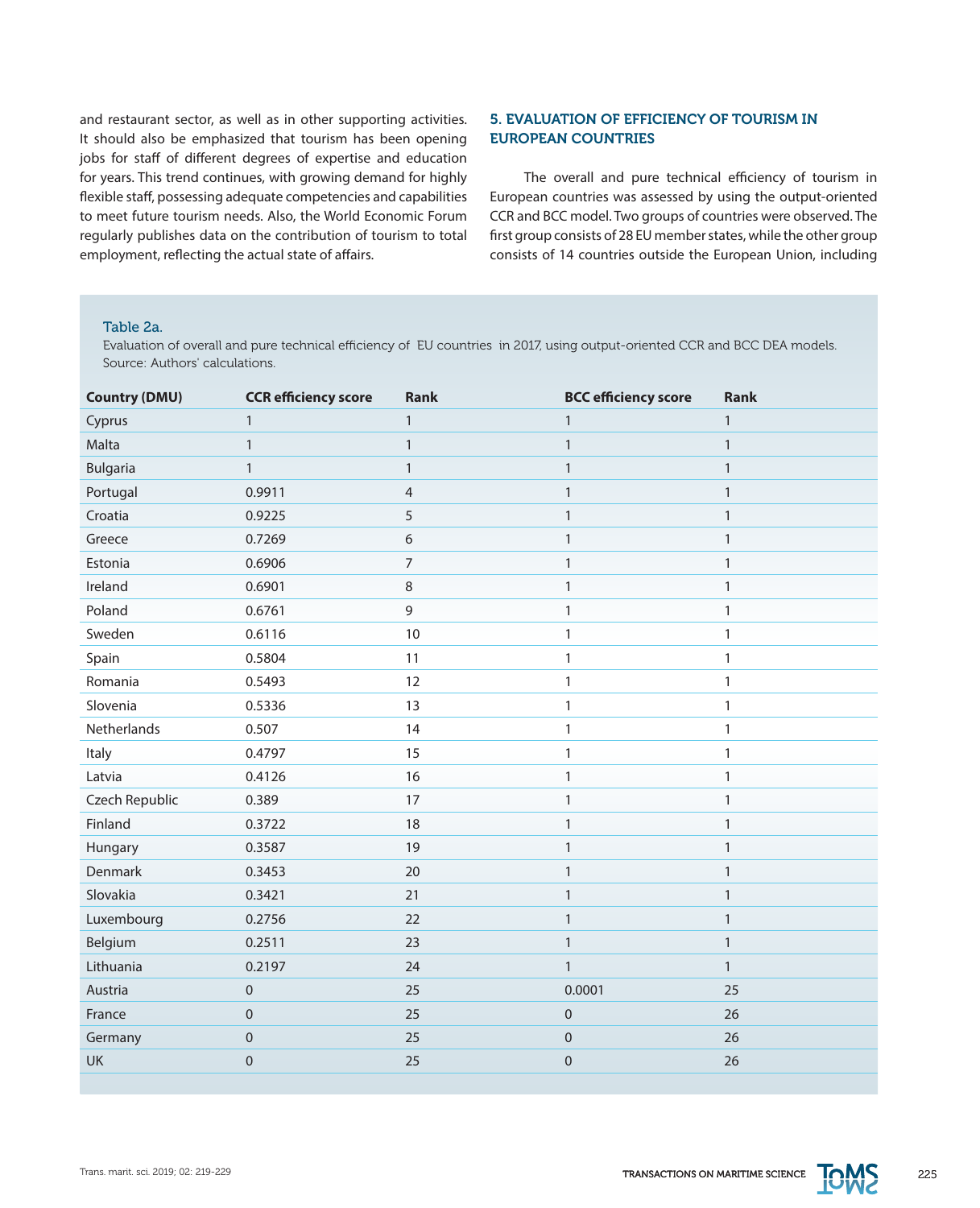the West Balkans. For both groups of countries, we determined two input and two output variables for efficiency evaluation. Input variables for both groups of countries were obtained on the basis of rating of 14 pillars defined in the annual report on tourist competitiveness of countries in 2017, and released by the World Economic Forum (WEF). We reduced the number of input variables by applying the principal component analysis (PCA) method. Thus, two input components were formed for both groups of countries, based on a linear combination of 14 defined pillars. Given that the linear combinations for the observed groups of countries were different, their efficiency had to be evaluated separately. The structure of the principal components was presented in the previous chapter. For output variables, data on the total contribution of travel and tourism to GDP, and data on the direct contribution of travel and tourism to the rate of employment growth, where both variables were expressed in percentages, were used. Data on output variables are from 2017 and were downloaded from the World Data Atlas site (https:// knoema.com/atlas).

Tables 2a and 2b illustrate the results of the overall and pure technical efficiency of EU countries and non-EU countries using the output-oriented CCR and BCC DEA models. Countries are ranked by their tourism efficiency. For analysis purposes, we used the DEA-Solver-LV software package.

The results for EU member states show that the following countries received the highest ratings for overall technical efficiency: Cyprus, Malta and Bulgaria. The efficiency coefficient value for the three mentioned countries is 1, indicating that these countries have reached total technical efficiency within the observed set of countries and that they represent a reference set against which the relative efficiency of other countries is assessed. Slightly lower efficiency scores were realized by Portugal (0.9911) and Croatia (0.9225), followed by Greece (0.7269), Estonia (0.6906), Ireland (0.6901), etc. It should be noted that, judging from the defined output and input variables, countries such as Austria, France, Germany and the UK have proven to be completely inefficient compared to the reference units.

When it comes to non-EU countries, the most efficient units, with the efficiency coefficient of 1, were the following countries: Turkey, Albania, Montenegro, Georgia, Ukraine and Armenia; while relatively inefficient countries were: Moldova (0.8913), Macedonia (0.7826), Bosnia and Herzegovina (0.6115), Serbia (0.4268), etc.

From the Western Balkan countries, which according to defined input variables belong to cluster 3, Albania and Montenegro had the highest efficiency scores, while Macedonia, Bosnia and Herzegovina and Serbia achieved relatively poor overall technical efficiency scores.

It should be noted that same efficiency scores would be obtained with the input-oriented CCR model, with the orientation being different.

#### Table 2b.

Evaluation of overall and pure technical efficiency of non-EU countries in 2017, using output-oriented CCR and BCC DEA models. Source: Authors' calculations.

| <b>CCR</b> efficiency score | Rank | <b>BCC efficiency score</b> | <b>Rank</b> |
|-----------------------------|------|-----------------------------|-------------|
|                             |      |                             |             |
|                             |      |                             |             |
|                             |      |                             |             |
|                             |      |                             |             |
|                             |      |                             |             |
|                             |      |                             |             |
| 0.8913                      |      |                             |             |
| 0.7826                      | 8    |                             |             |
| 0.6115                      | 9    |                             |             |
| 0.4268                      | 10   |                             |             |
| 0.3057                      | 11   |                             |             |
| 0.004                       | 12   | 0.9999                      | 12          |
| $\overline{0}$              | 13   | 0.0001                      | 13          |
| $\overline{0}$              | 13   | $\mathbf{0}$                | 14          |
|                             |      |                             |             |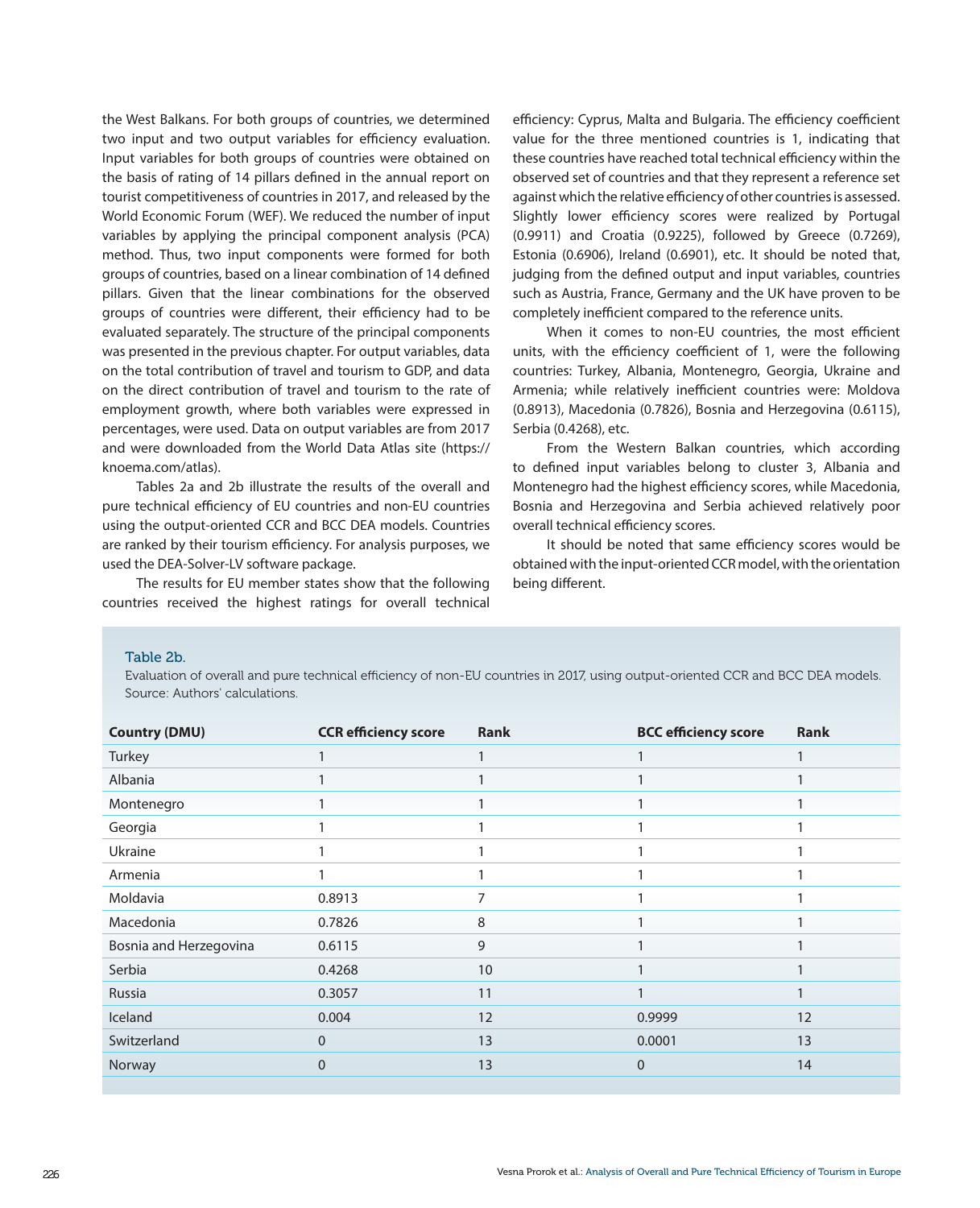The results of the assessment of pure technical efficiency of EU member countries show that most countries achieved full efficiency. Countries that did not achieve pure technical efficiency are France, Austria, Germany and Great Britain. The pure technical efficiency coefficient for these four countries is zero. However, given that the coefficient of their overall technical efficiency is zero, and that, according to a large number of tourism indicators (revenues from tourism, number of employees in tourism, etc.) they are ranked relatively high; we can conclude that these countries achieve tourism development through the efficiency of scale.

Likewise, almost all non-EU countries achieved pure technical efficiency, with only Switzerland and Norway having the coefficient of efficiency equal to zero. It should also be noted that all Western Balkan countries had the pure technical efficiency coefficient of 1. Albania and Montenegro, in addition to achieving pure technical efficiency, also achieved the efficiency of scale, because their coefficient of overall technical efficiency is 1. Countries that had a lower coefficient of overall technical efficiency, with a high value of coefficient of pure technical efficiency, did not achieve efficiency in terms of scale. This is the case with countries such as Macedonia, Bosnia and Herzegovina, and Serbia. In other words, lower CCR coefficient value combined with high BCC value, mean that these countries are locally but not globally efficient, which is again a consequence of inefficiency of scale. Inefficiency of scale may be the result of inefficient operational activities and / or conditions unfavorable for the development of tourism.

It is particularly interesting for purposes of this research to note the position of the Western Balkan countries in relation to other countries, primarily those that are not part of the EU. Using the principal component analysis method and then the cluster method, we grouped West Balkans countries into one cluster (C3) and showed that none of the two defined components currently contributes positively to the overall tourist competitiveness of these countries. This resulted in lower scores of total technical efficiency, and consequently, of efficiency of scale. Economic policy makers should interpret this as an indication of the need to draw up strategies and operational measures in the field of tourism.

The achievement of global efficiency requires a tourism development strategy for the entire region. The strategy should be based on innovative trends in tourism, for which there are enormous potentials in the Balkans.

# 6. CONCLUSION AND DISCUSSION

In this paper we evaluated the overall and pure technical efficiency of tourism in European countries using CCR and BCC DEA methods. We divided the countries into two groups: EU countries and non-EU countries. Two input and two output variables were

identified for each group. Input variables were presented by linear combinations of 14 pillars on the basis of which The Travel and Tourism Competitiveness Index (TTCI) is formed. Countries were clustered on the basis of defined input variables, using the cluster method to form relatively homogeneous decisionmaking units that have similar or identical tourism potentials, from the point of view of natural resources, cultural and historical heritage, geographical location, infrastructure, etc. In that sense, cluster C3, to which Western Balkan countries belong, was distinguished as a special cluster within non-EU countries. The aforementioned cluster is characterized by negative profiles of both principal components. In addition, by defining output variables, we estimated the relative efficiency of all observed units. Analysis results facilitated the identification of advantages and disadvantages of post-transition countries in terms of their tourism competitiveness.

Among Western Balkan countries, Albania and Montenegro have been most effective in achieving full and pure technical efficiency compared to other observed units from the group of non-EU countries. Bosnia and Herzegovina, Serbia and Macedonia have achieved lower coefficient of total technical efficiency, while their coefficient of pure technical efficiency was one. These results indicate that the three mentioned post-transition countries are ineffective in terms of scale, possibly as a result of the non-existence or inefficient implementation of operational activities in the field of tourism, as well as of unfavorable conditions for its development. Therefore, if these countries are to improve their tourist competitiveness, they should pursue tourist offer based on relatively inexpensive and pre-existing resources that do not require significant investments. This can be achieved through the development of specialized tourism products based on innovative trends in tourism, for which Western Balkan countries have enormous potential. These forms of tourist offer could include various subtypes of health tourism, dark tourism, cultural tourism, educational tourism, etc. Such a tourism development strategy for the entire West Balkans region, would give these countries an opportunity to become globally recognizable and significantly improve their competitiveness. The presented findings of the research conducted indicate that the identification of the causes of the modest contribution of tourism to the GDPs of most non-EU countries of the West Balkans requires more detailed individual analysis.

#### **REFERENCES**

Andersen, P. & Petersen, N.C., 1993. A Procedure for Ranking Efficient Units in Data Envelopment Analysis. Management Science, 39(10), pp.1261–1264. Available at: <http://dx.doi.org/10.1287/mnsc.39.10.1261>.

Assaf, A. & Cvelbar, L.K., 2010. The performance of the Slovenian hotel industry: evaluation post-privatisation. International Journal of Tourism Research, pp.462– 471. Available at:<http://dx.doi.org/10.1002/jtr.765>.

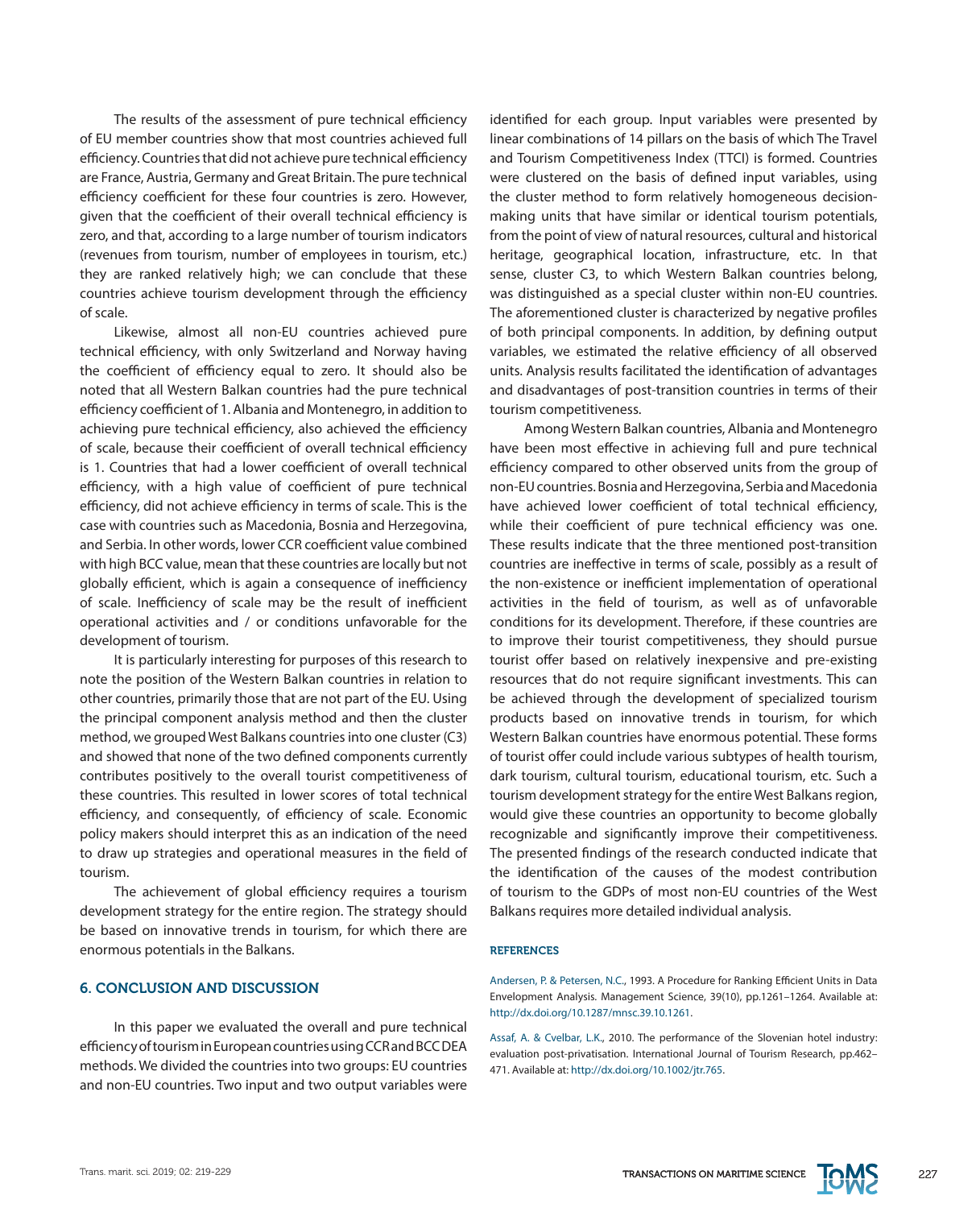Baker, M. & Riley, M., 1994. New perspectives on productivity in hotels: some advances and new directions. International Journal of Hospitality Management, 13(4), pp.297–311. Available at: [http://dx.doi.org/10.1016/0278-4319\(94\)90068-x.](http://dx.doi.org/10.1016/0278-4319%2894%2990068-x)

Banker, R.D. & Morey, R.C., 1986. Efficiency Analysis for Exogenously Fixed Inputs and Outputs. Operations Research, 34(4), pp.513–521. Available at: [http://dx.doi.](http://dx.doi.org/10.1287/opre.34.4.513) [org/10.1287/opre.34.4.513.](http://dx.doi.org/10.1287/opre.34.4.513)

Banker, R.D., Charnes, A. & Cooper, W.W., 1984. Some Models for Estimating Technical and Scale Inefficiencies in Data Envelopment Analysis. Management Science, 30(9), pp.1078–1092. Available at: [http://dx.doi.org/10.1287/mnsc.30.9.1078.](http://dx.doi.org/10.1287/mnsc.30.9.1078)

Barros, C.P. & Alves, F.P., 2004. Productivity in the tourism industry. International Advances in Economic Research, 10(3), pp.215–225. Available at: [http://dx.doi.](http://dx.doi.org/10.1007/bf02296216) [org/10.1007/bf02296216](http://dx.doi.org/10.1007/bf02296216).

Barros, C.P. & José Mascarenhas, M., 2005. Technical and allocative efficiency in a chain of small hotels. International Journal of Hospitality Management, 24(3), pp.415–436. Available at: [http://dx.doi.org/10.1016/j.ijhm.2004.08.007.](http://dx.doi.org/10.1016/j.ijhm.2004.08.007)

Barros, C.P. et al., 2011. Performance of French destinations: Tourism attraction perspectives. Tourism Management, 32(1), pp.141–146. Available at: [http://dx.doi.](http://dx.doi.org/10.1016/j.tourman.2010.01.015) [org/10.1016/j.tourman.2010.01.015.](http://dx.doi.org/10.1016/j.tourman.2010.01.015)

Bi, G., Luo, Y. & Liang, L., 2011. Efficiency Evaluation of Tourism Industry With Data Envelopment Analysis (DEA): A Case Study in China. Journal of China Tourism Research, 7(1), pp.104–116. Available at: [http://dx.doi.org/10.1080/19388160.2011](http://dx.doi.org/10.1080/19388160.2011.551056) [.551056.](http://dx.doi.org/10.1080/19388160.2011.551056)

Botti, L., Peypoch, N., Robinot, E., Solonandrasana, B., 2009. Tourism destination competitiveness: the French regions case. European Journal of Tourims Reasearch, 21, pp.5-24.

Charnes, A., Cooper, W.W. & Rhodes, E., 1979. Measuring the efficiency of decisionmaking units. European Journal of Operational Research, 3(4), p.339. Available at: [http://dx.doi.org/10.1016/0377-2217\(79\)90229-7.](http://dx.doi.org/10.1016/0377-2217%2879%2990229-7)

Charnes, A., Cooper, W.W. & Rhodes, E., 1981. Evaluating Program and Managerial Efficiency: An Application of Data Envelopment Analysis to Program Follow Through. Management Science, 27(6), pp.668–697. Available at: [http://dx.doi.](http://dx.doi.org/10.1287/mnsc.27.6.668) [org/10.1287/mnsc.27.6.668](http://dx.doi.org/10.1287/mnsc.27.6.668).

Cracolici, M.F., Nijkamp, P. & Rietveld, P., 2008. Assessment of Tourism Competitiveness by Analysing Destination Efficiency. Tourism Economics, 14(2), pp.325–342. Available at: <http://dx.doi.org/10.5367/000000008784460427>.

Cuccia, T., Guccio, C., Rizzo, I., 2013. Does UNESCO inscription affect the performance of tourism destinations? A regional perspective, ACEI working papers series, AWP-04-2013.

Cvetkoska, V.and Barišić, P., 2014. Measuring the efficiency of certain European Countries in tourism: DEA window analysis. Book of Proceedings of the International May Conference on strategic management – IMKS14. Bor, University of Belgrade.

Davutyan, N., 2007. Measuring the quality of hospitality at Antalya. International Journal of Tourism Research, 9(1), pp.51–57. Available at: [http://dx.doi.org/10.1002/](http://dx.doi.org/10.1002/jtr.580) [jtr.580.](http://dx.doi.org/10.1002/jtr.580)

Đuranović, M,. and Radunović, M., 2011. Analiza efekata turizma na BDP, zaposlenost i platni bilans Crne Gore. Sektor za istraživanje i statistiku. Centralna banka Crne Gore.

Hadad, S. et al., 2012. The Economic Efficiency of the Tourism Industry: A Global Comparison. Tourism Economics, 18(5), pp.931–940. Available at: [http://dx.doi.](http://dx.doi.org/10.5367/te.2012.0165) [org/10.5367/te.2012.0165.](http://dx.doi.org/10.5367/te.2012.0165)

Hwang, S.-N. & Chang, T.-Y., 2003. Using data envelopment analysis to measure hotel managerial efficiency change in Taiwan. Tourism Management, 24(4), pp.357–369.

Available at: [http://dx.doi.org/10.1016/s0261-5177\(02\)00112-7](http://dx.doi.org/10.1016/s0261-5177%2802%2900112-7).

Jakšić-Stojanović, A., Šerić, N., 2018, The Montenegrin Lighhouses as Destination Icons, University Mediterranean Podgorica, Montenegro.

Jeremić, V.M., 2012. Statistički model efikasnosti zasnovan na Ivanovićevom odstojanju. Doktorska disertacija, Fakultet organizacionih nauka, Univerzitet u Beogradu, Beograd.

Johns, N., Howcroft, B. and Drake, L., 1997. The use of data envelopment analysis to monitor hotel productivity. Progress in Tourism Management, 3(2), pp.119-127. Available at: [https://doi.org/10.1002/\(sici\)1099-1603\(199706\)3:2%3C119::aid](https://doi.org/10.1002/%28sici%291099-1603%28199706%293:2%253C119::aid-pth74%253E3.3.co%3B2-u)[pth74%3E3.3.co;2-u.](https://doi.org/10.1002/%28sici%291099-1603%28199706%293:2%253C119::aid-pth74%253E3.3.co%3B2-u)

Kosmaczewska, J., 2014. Tourism interest and the efficiency of its utilization based on the example of the EU countries. Oeconomia, 13(1), pp.77-90.

Luo, Y., Qian, X., 2017. Efficiency Evaluation and Countermeasures of Inter-provincial Tourism in China. Revista de la Facultad de Ingenieria U.C.V., 32(5), pp.282-290.

Manasakis, C., Apostolakis, A. & Datseris, G., 2013. Using data envelopment analysis to measure hotel efficiency in Crete. International Journal of Contemporary Hospitality Management, 25(4), pp.510–535. Available at: [http://dx.doi.](http://dx.doi.org/10.1108/09596111311322907) [org/10.1108/09596111311322907.](http://dx.doi.org/10.1108/09596111311322907)

Marcikić Horvat, A. and Radanov, B., 2016. Analiza efikasnosti razvoja turizma regiona primenom DEA metode. International Thematic Monograph – Thematic Proceedings: Modern Management Tools and Economy of Tourism in Present Era.

Martín, J.C., Mendoza, C. & Román, C., 2015. A DEA Travel–Tourism Competitiveness Index. Social Indicators Research, 130(3), pp.937–957. Available at: [http://dx.doi.](http://dx.doi.org/10.1007/s11205-015-1211-3) [org/10.1007/s11205-015-1211-3.](http://dx.doi.org/10.1007/s11205-015-1211-3)

Meesters, A. J., 2009. Efficiency of financial institutions: a stochastic frontiel analysis approach. Groningen: University of Groningen.

Oukil, A., Channouf, N. & Al-Zaidi, A., 2016. Performance evaluation of the hotel industry in an emerging tourism destination: The case of Oman. Journal of Hospitality and Tourism Management, 29, pp.60–68. Available at: [http://dx.doi.](http://dx.doi.org/10.1016/j.jhtm.2016.05.003) [org/10.1016/j.jhtm.2016.05.003](http://dx.doi.org/10.1016/j.jhtm.2016.05.003).

Pecina, M., 2006. Metode multivarijantne analize - osnove, Sveučilište u Zagrebu, Agronomski fakultet.

Peypoch, N., 2007. On Measuring Tourism Productivity. Asia Pacific Journal of Tourism Research, 12(3), pp.237–244. Available at: [http://dx.doi.](http://dx.doi.org/10.1080/10941660701416812) [org/10.1080/10941660701416812.](http://dx.doi.org/10.1080/10941660701416812)

Phillips, P. & Louvieris, P., 2005. Performance Measurement Systems in Tourism, Hospitality, and Leisure Small Medium-Sized Enterprises: A Balanced Scorecard Perspective. Journal of Travel Research, 44(2), pp.201–211. Available at: [http://](http://dx.doi.org/10.1177/0047287505278992) [dx.doi.org/10.1177/0047287505278992.](http://dx.doi.org/10.1177/0047287505278992)

Prorok, V., Bošnjak, N., 2018. Measuring the technical efficiency of insurance companies in Bosnia and Herzegovina. Congress Proceedings, Mediterranean International Congress on Social Sciences, Mecas III, Budapest.

Prorok, V., Bošnjak, N., 2018. The analysis of the overall technical efficiency of insurance companies in Bosnia and Herzegovina.VI REDETE Conference, Banja Luka.

Prorok, V., Popović, B., Timotić, V., Balotić, G., 2017. Identification of Key Determinants for the Tourism Performance Improvement in the Western Balkan countries. Congress Proceedings, Mediterranean International Congress on Social Sciences, Mecas II, Ohrid.

Sanjeev, G.M., 2007. Measuring efficiency of the hotel and restaurant sector: the case of India V. Jauhari, ed. International Journal of Contemporary Hospitality Management, 19(5), pp.378–387. Available at: [http://dx.doi.org/10.1108/09596110710757543.](http://dx.doi.org/10.1108/09596110710757543)